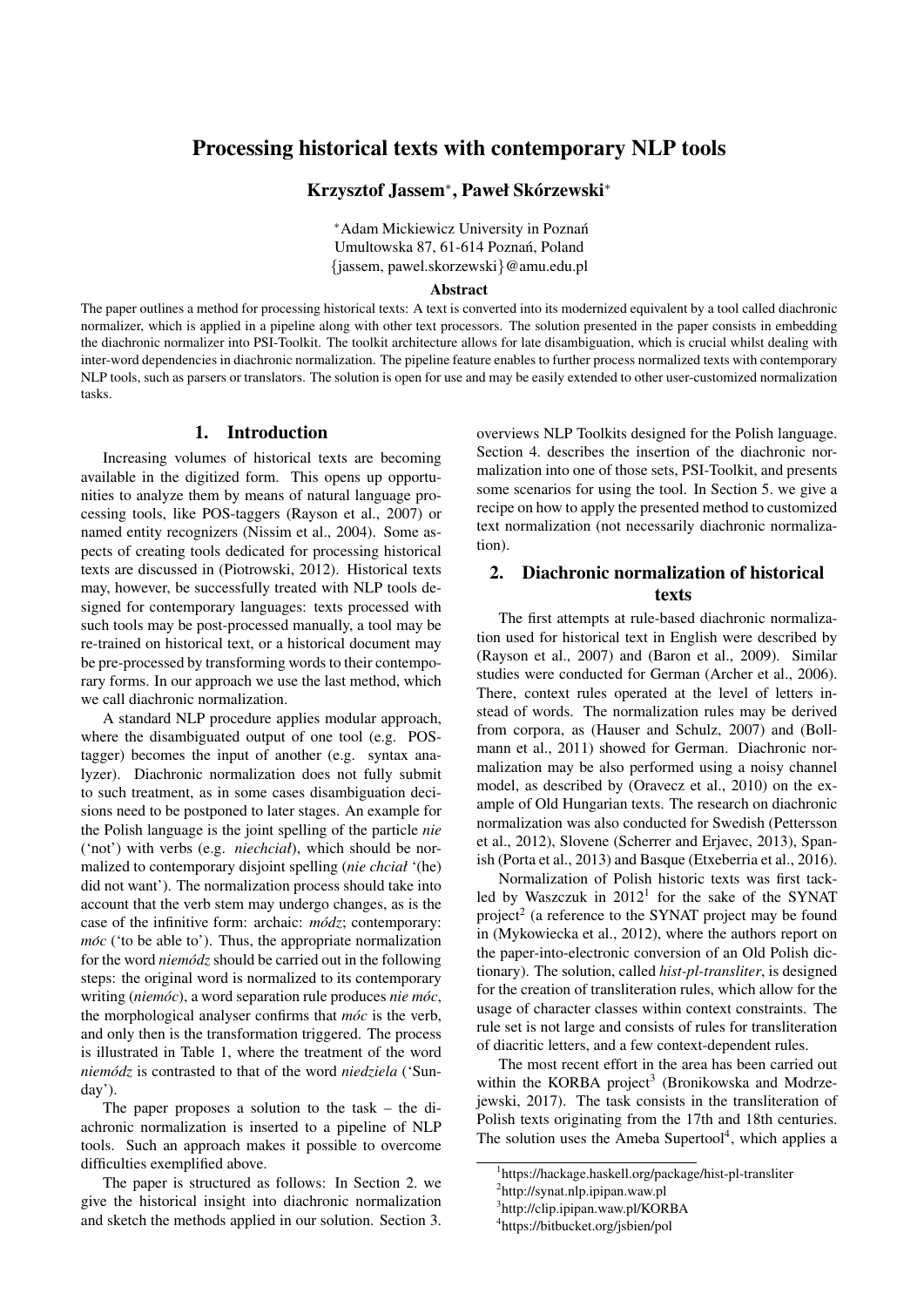| input     | spelling change | separation                                      | confirmation             | accept change?                                |
|-----------|-----------------|-------------------------------------------------|--------------------------|-----------------------------------------------|
| niedziela | niedziela       | <i>≯ nie dziela</i><br>$\rightarrow$ niedziela  | is <i>dziela</i> a verb? | No. Reject: nie dziela<br>Accept: niedziela   |
| niemódz   | niemóc          | <i><b>x</b></i> nie móc<br>$\rightarrow$ niemóc | is <i>móc</i> a verb?    | Yes. Accept: <i>nie móc</i><br>Reject: niemóc |

Table 1: The process of normalization

large set of context-dependent rules defined by means of regex-based formalism.

Our approach differs from the two previous efforts for Polish in the computational aspect – it applies finite-state transducers, as well in the linguistic background – the set of rules for diachronic normalization is based on the historical description of Polish orthographic changes gathered in (Malinowski, 2011). We have designed a machinereadable, Thrax-compliant (Tai et al., 2011; Roark et al., 2012) rule formalism, into which we re-wrote the humanreadable rules described by Malinowski. Details on the formalism may be found in (Jassem et al., 2017). An example rule is given here:

```
Infinitive_z = ("e" | "ó") ("dz" : "c");
Rule001_02 = CDRewrite[Infinitive_z,NonEmptyString,
                        End,
                        Any\star];
```
The first line of the above code is the declaration of a transducer Infinitive\_z that replaces *dz* with *c* if it follows *e* or *o´*. The second line is the declaration of transducer Rule001\_02 that performs a contextdependent rewrite (CDRewrite) using the transducer Infinitive\_z on any location in the text where the left-handed constraint (non-empty string) and the righthanded constraint (end of the word) are satisfied. The rule has been created to change the infinitive forms of verbs such as *biedz* or *modz ´* into their contemporary forms: *biec* ('to run'), *móc* ('to be able to'). We named our solution iayko, for an archaic word *iayko*, whose contemporary form is *jajko* ('an egg').

### 3. NLP toolkits for the Polish language

### 3.1. Language Tool

The first NLP Toolkit dealing with the Polish language was developed for the single task of error correction. Language Tool (Miłkowski, 2010) is an open-source proofreading tool. In order to perform the desired task Language Tool (LT) requires the following text resources and processors: an exhaustive dictionary of inflected forms, a tokenizer, a sentence-splitter, a lemmatizer (or at least a stemmer), and a shallow parser. As all of these elements are parts of the system, LT may be regarded as an integrated NLP Toolkit. The system uses an XML-compliant language for correction rules. The code below shows how the system deals with a common typographical mistake:

```
<rule id="Adress_Address"
      name="Address">
  \langlenattern\rangle<token>adress</token>
```

```
</pattern>
  <message>
   Did you mean
   <suggestion>address</suggestion>?
  </message>
</rule>
```
LT might be adapted for diachronic normalization. Here is an example of a diachronic rule, which would prompt to convert the archaic spelling of the verb infinitive *módz* into its contemporary spelling *móc*, formulated in the LT schema:

```
<rule id="MDZ_MC" name="módz->móc">
 <pattern>
   <token regexp='yes'>\bmódz\b</token>
  </pattern>
  <message>
   Contemporary spelling of módz is móc
  </message>
  <example correction=''>
    <marker>módz</marker> coś zrobić
 </example>
  <example>
   móc coś zrobić
  </example>
\langle/rule>
```
The LT formalism allows for the usage of morphological tags. Here is an example of a potential diachronic rule that takes advantage of this feature. The rule separates the particle *nie* from a verb that follows the particle:

```
<rule id="NIEVERB" name="nie+Verb">
  <pattern>
    <token>nie</token>
    <token inflected='yes' postag='verb'/>
 </pattern>
  <message>
    Separate <suggestion>nie</suggestion>
    from a verb form
  </message>
  <example correction=''>
    niechce przyjść
 </example>
  <example>
    nie chce przyjść
 </example>
\langle/rule>
```
# 3.2. Multiservice

Mulitiservice (Ogrodniczuk and Lenart, 2012) is a platform that integrates tools used by the linguistic community in Poland, such as morphosyntactic analyzers, shallow and deep parsers, sentiment recognizers, named entity recognizer, text summarizers, coreference analyzers or mention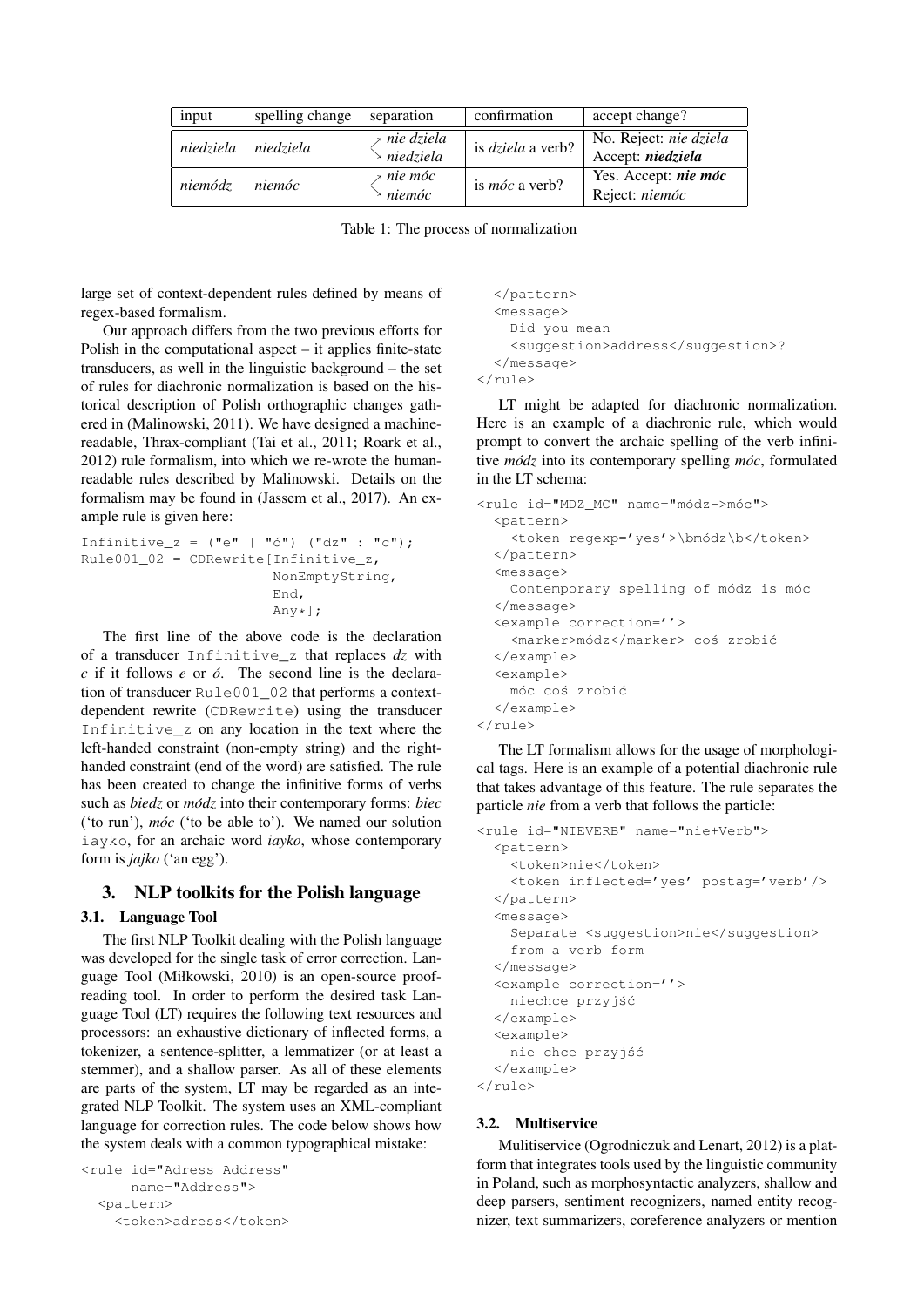detector. The tools may be linked into pipelines. The user of the on-line Multiservice demo version is helped by a smart assistant, which allows him/her to add only such tools to the pipeline which do not require any other information than that delivered by preceding tools: The morphosyntax analyzers may work on plain text and thus they are allowed to begin the pipeline. Other tools, which require morphosyntactic information, are allowed to be chained only after one of the morphosyntax analyzers has been added to the pipeline. Currently, Multiservice does not allow users to create their own tools based on the platform's architecture.

### 3.3. PSI-Toolkit

A distinct feature of the PSI-Toolkit is that all its processors operate on a common lattice-based data structure, called PSI-lattice. As described in (Graliński et al., 2013) PSI-lattice is defined as a graph where vertices represent the intra-character points in input string and edges represent input characters and subsequent annotations. This feature has proved crucial for our approach to diachronic normalization.

The current list of PSI-Toolkit processors is available at *http://psi-toolkit.amu.edu.pl/help/documentation.html*. The list consists of data readers, text segmenters, lemmatizers, POS-taggers, bilingual lexicons, syntactical parsers, machine translators and data writers in various formats (both textual and graphical).

The PSI-lattice allows for easy extension of the toolkit. For example, some external processors, such as Link Grammar parser (Sleator and Temperley, 1993) or Morfologik lemmatizer<sup>5</sup> (Miłkowski, 2010; Woliński et al., 2012) have been incorporated. This feature facilitated the embedding of our new tool, diachronic normalizer, into the toolkit.

PSI-Toolkit allows users to provide custom linguistic resources. This will enable to apply our solution for normalization tasks, other than diachronic normalization.

A PSI-Toolkit command may be formed as a pipeline of tools. A pipeline of processors may be shortened by means of aliases – one-word alternative names for processor sequences.

PSI-Toolkit commands may be called from the command line in Linux-type operating systems. In this scenario, PSI-tools may be pipe-lined with Linux filtering programs.

## 4. Embedding the diachronic normalizer into PSI-Toolkit

It is our intention to allow users create customized normalizers, either based on our set of rules, or totally independent, possibly intended for other normalization tasks.

#### 4.1. Docker technology

In order to improve the system portability we applied a container technology, called Docker<sup>6</sup>. A container is a virtualization engine that allows for running processes in an isolated environment. In contrast to virtual machines, containers do not contain a full operating system, but only libraries and settings required for the process to run. As containers can share operating system components (such as the kernel), they are more lightweight than virtual machines. The Docker's infrastructure makes PSI-Toolkit portable and flexible.

### 4.2. Running PSI-Toolkit with Docker

To install Docker under Ubuntu Linux distribution, you should follow the instructions provided on the project's website: *https://docs.docker.com/engine/installation/linux/dockerce/ubuntu*.

After Docker's installation, the dockerized PSI-Toolkit can be used as if it were installed and configured on user's machine:

```
echo "text to process" | docker run -i
 skorzewski/psi-toolkit
 psi_toolkit_pipeline
```
Here is an example of a command that uses our diachronic normalization tool, iayko.

```
echo 'iayko czy nie yaiko' | docker run -i
 skorzewski/psi-toolkit iayko
```
As a result, a normailzed (contemporary) text will appear:

```
jajko czy nie jajko
```
Docker will download the relevant container if not found in the local Docker cache and run its contents. The first attempt may take some time because Docker needs to download the container image.

Docker can also be installed on Microsoft Windows 10 Professional or Enterprise 64-bit. The installer and the installation instructions can be found at *https://store.docker.com/editions/community/docker-cedesktop-windows*.

### 4.3. Examples of usage

Here are some examples of a basic usage of  $i$ ayko:

- A historic text is normalized to its modern version, using the default set of finite-state rules:
	- pipeline:
		- iayko --lang pl
	- input: *naley w puhar i doday iayko*
	- output: *nalej w puchar i dodaj jajko*
- Normalized text may be used as an input for further processing, e.g. machine translation:

– pipeline:

```
iayko --lang pl ! parse ! bilexicon
  --lang pl --trg-lang en !
 transferer --lang pl --trg-lang en
```
– input: *naley w puhar i doday iayko*

<sup>5</sup> http://morfologik.blogspot.com

<sup>6</sup> https://www.docker.com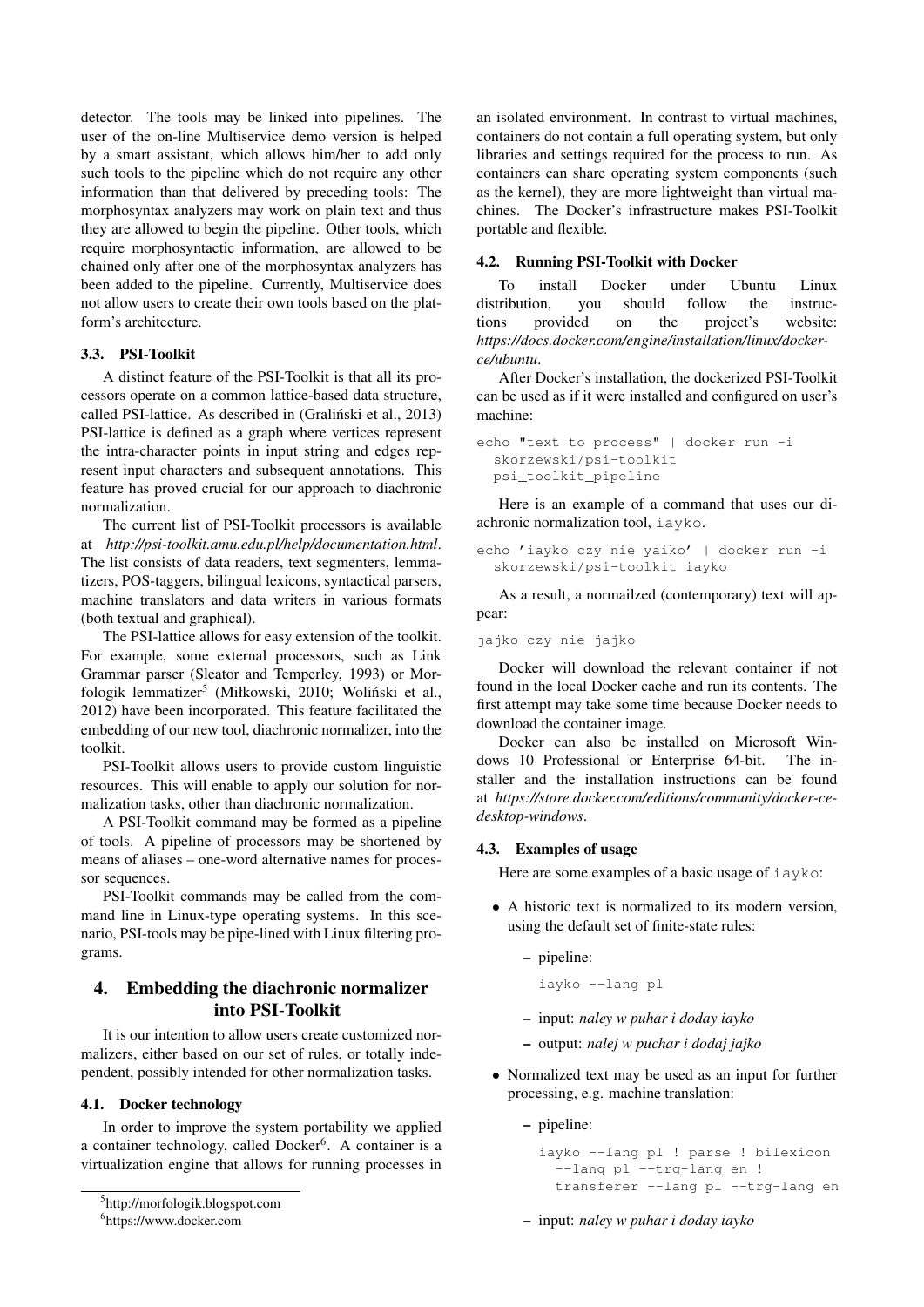

Figure 1: The parse tree for a historic text

- output: *pour in the cup and add the egg*
- The normalization is used to obtain the parse tree for a historic text:
	- pipeline:

```
iayko --lang pl ! parse !
 draw-parse-tree
```
- input: *naley w puhar i doday iayko*
- output: see Figure 1

A comprehensive set of various usage examples may also be found at *http://psitoolkit.wmi.amu.edu.pl/help/processor.psis?name=iayko*

#### 4.4. Morphological diachronic normalizer

One of the limitations of iayko as a normalizer is that its normalization rules are indifferent to morphological features of normalized words. For example, the archaic rules of spelling required the particle *nie* ('not') to be spelled jointly with the verb, and the contemporary spelling of *nie* with verb is separate. On the other hand, the contemporary spelling of *nie* with adjectives or nouns is joint. So the normalizer should insert a space between the particle *nie* and the verb, but not between the particle *nie* and an adjective.

To address this issue, we created two new processors:

- a conditional diachronic normalizer, called niema (for an archaic word *niema*, whose contemporary form is *nie ma* 'there is no'),
- a selector annotator, called simply selector.

The lattice-based structure of PSI-Toolkit allows us to perform the process of morphological diachronic normalization by simply adding relevant edges to the initial lattice. The whole process is carried out by the following pipeline:

iayko ! niema ! lemmatizer ! selector

There is an alias diachronizer provided for this pipeline to facilitate its use.

Let's walk through all four steps of the pipeline on the example of input text *niemódz*:

- 1. iayko applies unconditional normalization rules to the input text. The rule  $dz \rightarrow c$  is applied and the edge *niemóc* (transient form) is appended to the lattice.
- 2. niema applies conditional normalization rules on the output of iayko. The set of rules includes (among others) the separation of the particle *nie* before the verb. The edge sequence *nie moc´* is appended to the lattice with the attached information about the constraint that the second part should be a verb.
- 3. A morphological analyzer (lemmatizer) adds morphological information for token edges in the lattice. In particular, the word *móc* is annotated as a verb.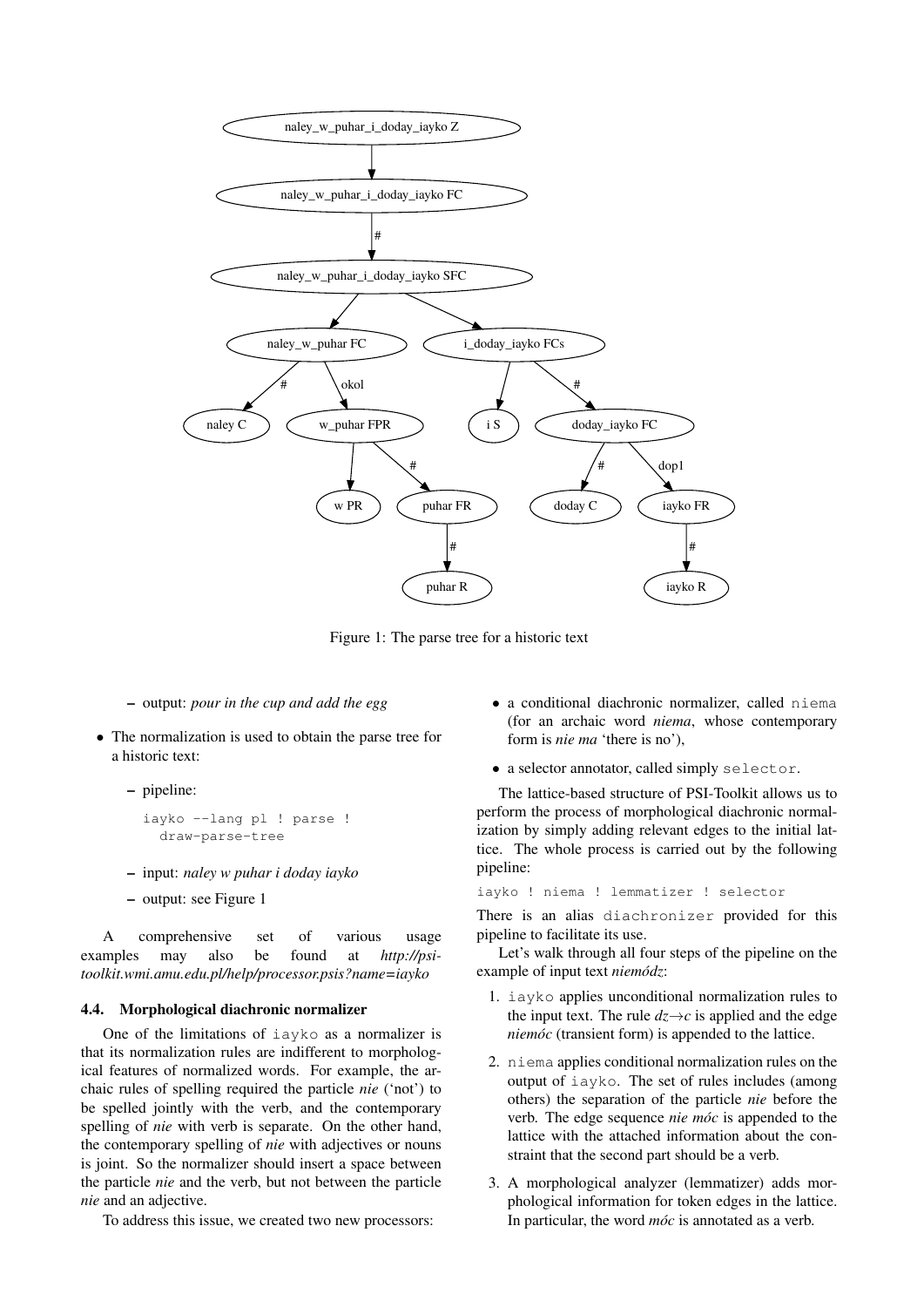4. selector finds that the constraint of *moc* being a verb is satisfied, and this edge is marked as selected. If the constraint weren't satisfied, a fallback edge (*niemoc*, in this case) would be marked as selected instead.

Like in the case of iayko, the rules for the conditional diachronic normalizer niema apply the Thrax formalism. However, they are supplemented by an additional line, starting with %, which specifies the morphological constraint. Here are two examples:

```
separate_nie = ("nie" ("" : " ")
                    NonEmptyString);
%*+verb
    Rule1 = CDRewrite[separate_nie,
                      Beginning,
                       End,
                      Any*];
```
The rule Rule1 sends to selector the request to accept the change only if the outcome consists of two tokens: the particle *nie* ( $\star$  denotes that any morphological form is accepted) and a verb.

```
add_y = " " " : "y";
%verb&aspect=imperf&number=pl&person=pri
    Rule2 = CDRewrite[add_y,AnyPrefix,
                       End,
                       Any*];
```
The rule Rule2 sends to selector the request to accept the change only if the outcome consists of an adequate verb form (imperfective aspect, plural number, first person). This works for verbs such as *zrobim*→*zrobimy* ('we will do').

#### 5. Creating a customized normalizer

The capabilities of PSI-Toolkit's normalizers iayko and niema can be extended by writing customized normalization rules. The normalization rules can be created using Thrax – a language for defining finite state grammars<sup>7</sup>.

In fact, iayko and niema can be used not only for diachronic normalization, but with the right set of Thrax rules, they can act as any desired normalizers.

Suppose you have PSI-Toolkit installed as a Docker container, as described in Section 4.2. You can write a finite-state grammar using Thrax, and save it to a file, let's say *my grammar.grm*. This file can be stored in any location, but you should remember to provide the whole file path when you use it:

```
docker run -i skorzewski/psi-toolkit iayko
  --grm path/to/my_grammar.grm
```
Grammars for iayko and niema can be also written in Markdown format, which allows for easier commenting, as well as for adding niema constraints:

docker run -i skorzewski/psi-toolkit niema --md path/to/my\_grammar.md

The processing can be limited to a selected transducer:

```
docker run -i skorzewski/psi-toolkit iayko
  --grm path/to/my_grammar.grm
  --fst MyTransducer
```
The normalization will run much slower compared to using the embedded grammars, because the system needs to compile the text grammar into the FAR archive. If you intend to use your grammar more than once, you can ask the system to save the compilation result to a FAR file for future use:

```
docker run -i skorzewski/psi-toolkit iayko
  --grm path/to/my_grammar.grm
  --fst MyTransducer
  --save-far path/to/compiled.far
```
Then, you can use the compiled grammar to normalize texts as fast as with the embedded normalizer:

```
docker run -i skorzewski/psi-toolkit iayko
  --far path/to/compiled.far
  --fst MyTransducer
```
### 6. Conclusions

The paper reports on an attempt to process historical texts with contemporary NLP tools. The approach consists in applying diachronic normalization executed by means of the Thrax platform. The normalization process is executed inside a pipeline of text annotators, included in PSI-Toolkit. The solution enables to reject unwanted changes, thus increasing accuracy on the one hand, and to process the historical input with NLP tools designed for contemporary texts on the other. The solution may be easily applied for other normalization tasks.

### 7. References

- Archer, Dawn, Andrea Ernst-Gerlach, Sebastian Kempken, Thomas Pilz, and Paul Rayson, 2006. The identification of spelling variants in English and German historical texts: manual or automatic? In *Digital Humanities* 2006. Paris, France: CATI, Université Paris-Sorbonne.
- Baron, Alistair, Paul Rayson, and Dawn Archer, 2009. Automatic standardization of spelling for historical text mining. In *Digital Humanities 2009*.
- Bollmann, Marcel, Florian Petran, and Stefanie Dipper, 2011. Rule-based normalization of historical texts. In *Proceedings of the International Workshop on Language Technologies for Digital Humanities and Cultural Heritage*. Hissar, Bulgaria.
- Bronikowska, Renata and Emanuel Modrzejewski, 2017. The enrichment of the lexical information and the corpus resources by using the results of the morphological analysis of historical texts.
- Etxeberria, Izaskun, Iñaki Alegria, Larraitz Uria, and Mans Hulden, 2016. Evaluating the noisy channel model for the normalization of historical texts: Basque, Spanish and Slovene. In *In Proceedings of the Tenth International Conference on Language Resources and Evaluation (LREC-2016)*.

<sup>7</sup> http://www.openfst.org/twiki/bin/view/GRM/Thrax